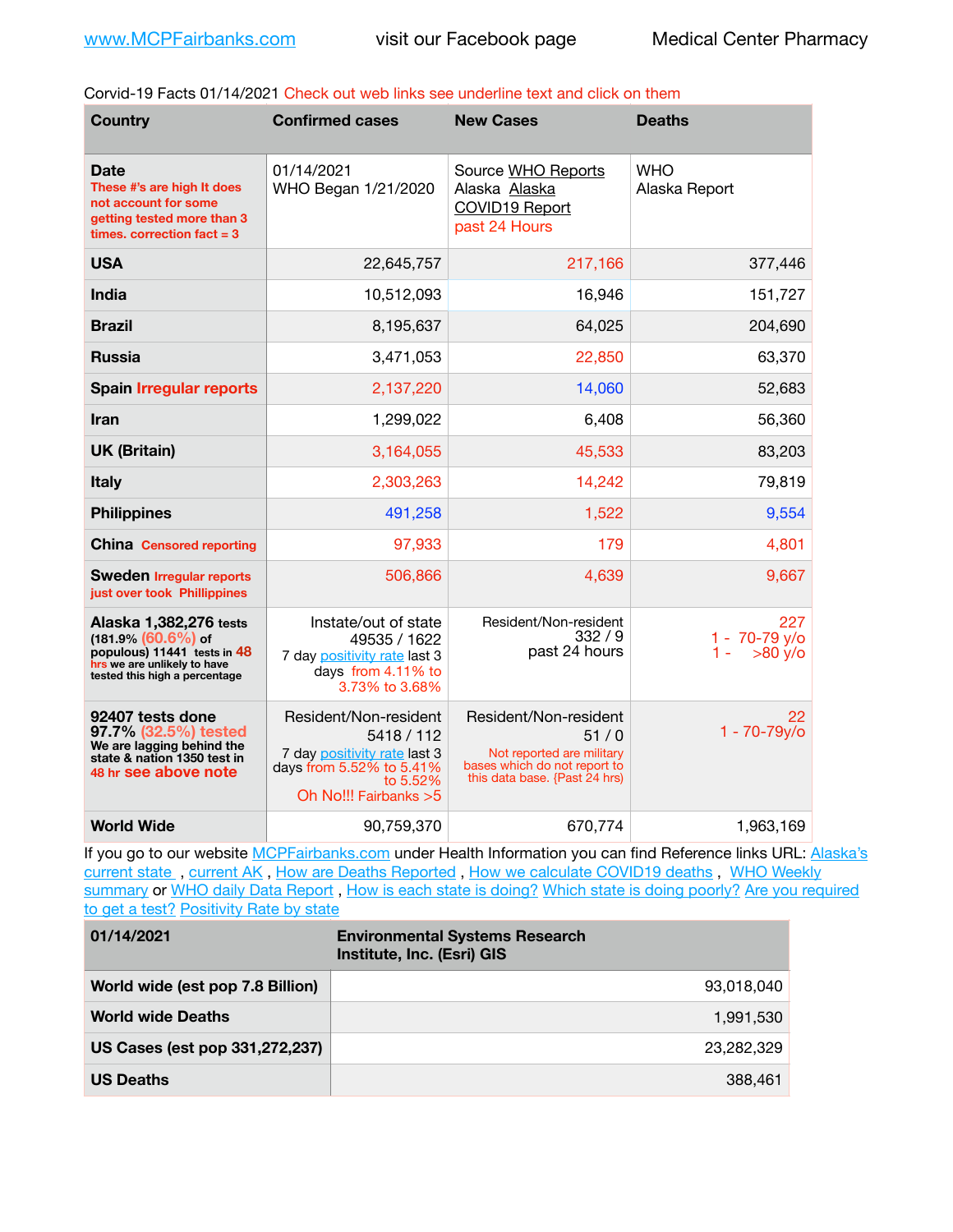Impact of COVID-19 on the US Healthcare system

Estimated US Population 331.3 million 140.7% (46.9%) have been tested (465.6 million) Estimated 5% of US population will test positive for Covid-19 16.56 million (currently 23.3 Million (7.03%) of population tested positive vs Alaska 6.52%) we have currently tested an est. 465.5 million based on 23.3 mill that have tested positive discount some of these numbers by 67% to account for multiple testing of same person.

If 8% will require hospitalization of the 16.56 million positive cases, we would need 1.325 million beds. Estimated by the American Hospital Association there are 800,000 staffed beds available.

The US has 2.8 hospital beds per 1000 our needs could be 56, China had 4.3, Italy 3.2, South Korea 12.3

The USNS Mercy and Comfort added **8.2000** staffed beds, not ICU Of these estimated to be admitted to ICU 860,000. to ICU beds The US has 16,000 ICU beds we have 68,000-85,000 beds

 The Needs US could need 299,000beds with ventilators <16,000 ventilators

**Summation:** Estimated needs could be 1.325 million hospitalized beds for just COVID-19 patients alone. If positives represents 5% of test run, then approximately 465.6 million have been tested, we have no idea how many tests have been run or how many multiple tests conducted on the same person, resulting in 23.3 million positive tests run with 388461 with 5837 deaths in the past 24 hours, ave 2740/day. In AK, with 49535 positive cases 6.52% of Alaska, 1126 hospitalizations, and 227 deaths. Hospitalization rate is 2.27% of those that test positive, Death Rate 0.458% overall or 20.16% of those hospitalized.

Currently 3 Variants known in US (Europe's (china's)) Primary, and a UK and South African, only Europe's in Alaska so far.

Normal ICU stay 5-7 days, estimated ICU stay for COVID-19 2-3 weeks and they could tie up a ventilator for that length of time also, helping only 1/3 as many patients.

This is why we need to flatten the curve by social spacing and only essential travel.

Expected Death (these are just estimates based on other countries) if 5% of the US Population (16.56 million) test positive and if

1% die = 165,600 people

2% die = 311,200 people

3% die = 496,800 people

6% die = 993,600 people obviously we have passed the 1.325 million positive cases we are 21.5million so if 5% of the US population (16.56 million) test positive and 6% of those die = 993,600 deaths if no vaccine, or if 3.09% (511,704) will die, we are 73% of the way there in 42 weeks.

 World wide death rate of positive tests actually 2.14%. The US is at 388461 1.67% of those actually tested positive, that is 73% lower death rate than when we started in 3/2020 , started at 6%. There are 7.8 Billion people in the world 331 million live in the US (4.2% of the world's population) 7.03% have tested positive. The US deaths represents 19.5% of the world's death numbers and 25.03% of worldwide confirmed cases. In comparison to the flu in the US

CDC Estimates. From 2010 to 2016, the flu-related death rate was between 12,000 and 56,000, with the highest season being 2012 to 2013 and the lowest being 2011 to 2012. Most deaths are caused by complications of the flu, including pneumonia or a secondary bacterial infection of the heart or brain. or 2,000 to 9,333 per year. In 2020 in the US has 19 million cases 180,000 hospitalized and 10,000 (0.052%) have died, typically it is 2% will die, compared to 1.67% with COVID19. 140.7% (US), 181.9% (Alaska), & 97.7% (Fbks) are still too few to protect us from future outbreaks. Experts feel that we need either need people to get infected with the virus and develop antibodies or get vaccinated to create immune antibodies to protect us, that we need >60% of the population to have positive antibody tests and preferably 70-90%, one expert felt they would not feel confident til >85% were positive, to give assurance (herd immunity) in order to go without masks and social distancing. NY City seems to have the highest number at 20%. Testing is so important. Currently we are testing at 44.24 Million tests per month. At this rate to test everyone once it will take 7.41 months or over 0.62 years. To test 3 times it would take 22.23 months or 1.85 years

The Flu (Influenza kills approximately 1-2% of those infected, SARS killed 800 people total, COVID19 appears to kill 1.67% of those that test positive or 17% less deadly than the flu and seems to be more contagious. (Seems to spread more readily)

Alaska has 49535 so far, 5418 in Fairbanks or 1 of every 9 of Alaskans, and with 22 of 227 deaths 1 in 11, the first case was transient foreign airline crew member. Interesting, the Source of Alaska's SARS-Cov2 virus originated not from East Asia by travelers or the west coast (Washington where it was first observed) , but came from the east coast of the US, and they were inoculated first from Europe, accordingly from New York's Governor and CDC.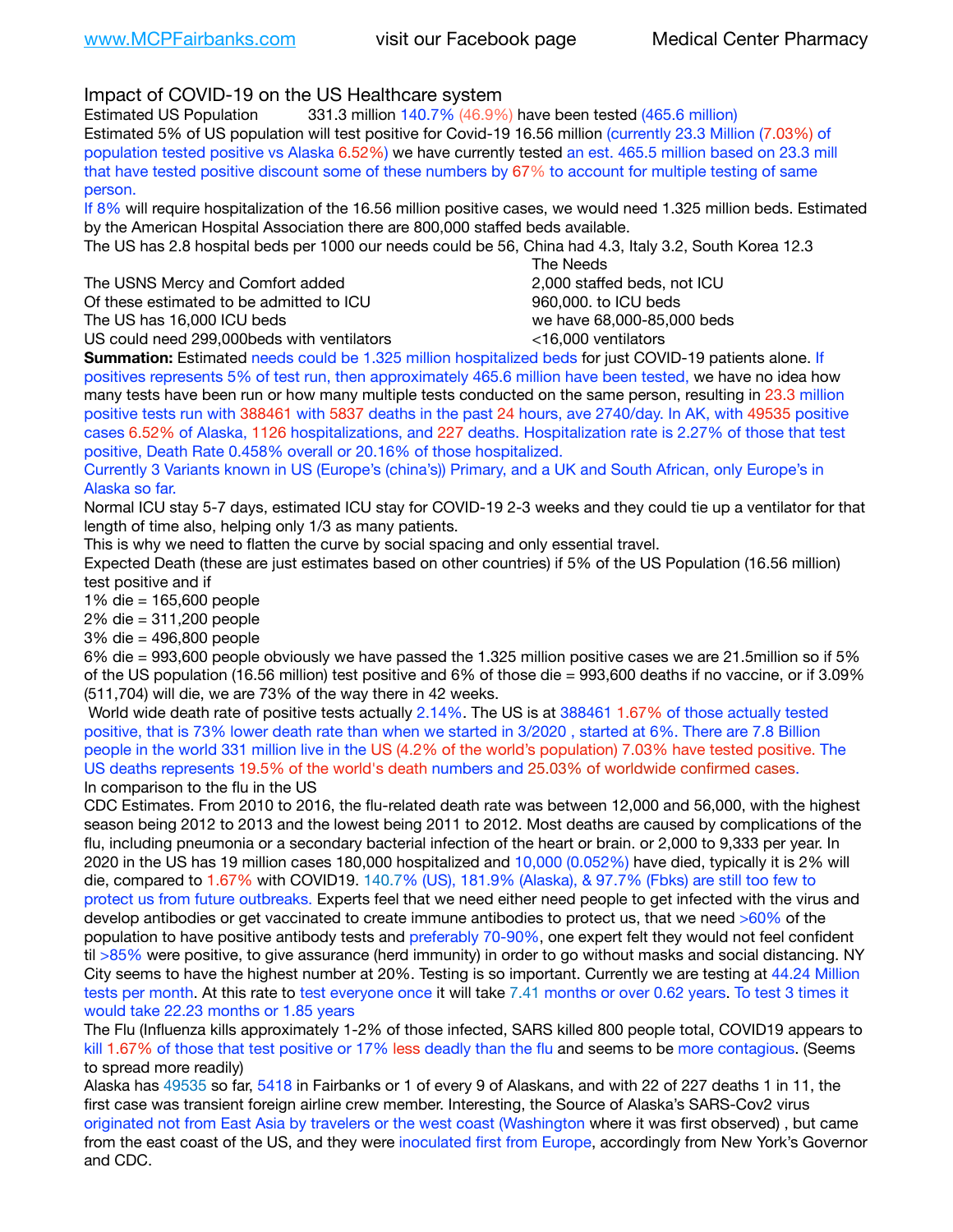**Best practice protection** is good personal Hygiene do not touch eyes, nose, mouth, wash hands frequently for at least 20-30 seconds, before you touch your face, and observe personal spacing of 6-18 feet. Remove your shoes in your house, frequently clean surface areas, let the cleaner sit 15-20 sec before wiping off. **We are recommending to wear any kind of mask.**

Drug treatment is being researched, but as yet not been verified, only suggested. Best to isolate those sick and isolate those most susceptible (old and preconditioned with risk factors)

**Risk factors:** Cardiovascular disease (56.6%), Obesity (41.7%), Diabetes (33.8%), age >60, respiratory problems, especially smokers or those who vape, High Blood Pressure

If you have been exposed self isolate for 2-4 weeks

One episode in China, a man tested negative for 27 days before showing symptoms. So Isolation may want to be considered up to 4 weeks not just 2 weeks.

Italy 1 in 10 positive cases admitted to ICU due to Hypoxic failure requiring mechanical ventilation. In NY it was 1 in 7 that required hospitalization, of the 5700 hospitalized 2634 were discharged (79% (2081)) or added (21%(553)), 9 in 10 put on a ventilator died.

Public policy development and education is important. How Long does Covid-19 stay on objects

| Air                              | up to 3 hours |
|----------------------------------|---------------|
| Copper                           | 4 hours       |
| Cardboard (Amazon Box)           | 24 hrs        |
| Plastic surfaces/Stainless Steel | 72 hours      |
| Mucosal surfaces                 | unknown       |
|                                  |               |



## Updated graph numbers.

| Project outward                |                        |
|--------------------------------|------------------------|
| Exhalation can spray           | 1.5 m $(4.9$ ft)       |
| spittle (droplets)             |                        |
| Coughing                       | $2 \text{ m}$ (6.6 ft) |
| Sneeze                         | 6 m (19.7 ft)          |
| Development of immune response |                        |

Early viral testing tests to see if you currently have the virus.

Later antibody testing tells us if you have been exposed and survived. But does not tells us if you have immunities to the virus. We will need to have both tests done in order to open the community.. Viral Antigen and Viral RNA tells us you have the disease and can spread the disease and can or are currently sick.

IgM (short term) and IgG (long term antibodies) tells us you have experienced the virus or had the vaccine, and got over it. You may be resistant if your [antibody levels](https://www.cdc.gov/coronavirus/2019-ncov/lab/resources/antibody-tests.html) are high enough. [Current](https://l.facebook.com/l.php?u=https://www.itv.com/news/2020-10-26/covid-19-antibody-levels-reduce-over-time-study-finds?fbclid=IwAR3Dapzh1qIH1EIOdUQI2y8THf7jfA4KBCaJz8Qg-8xe1YsrR4nsAHDIXSY&h=AT30nut8pkqp0heVuz5W2rT2WFFm-2Ab52BsJxZZCNlGsX58IpPkuVEPULbIUV_M16MAukx1Kwb657DPXxsgDN1rpOQ4gqBtQsmVYiWpnHPJo2RQsU6CPMd14lgLnQnFWxfVi6zvmw&__tn__=-UK-R&c%5B0%5D=AT1GaRAfR_nGAyqcn7TI1-PpvqOqEKXHnz6TDWvRStMnOSH7boQDvTiwTOc6VId9UES6LKiOmm2m88wKCoolkJyOFvakt2Z1Mw8toYWGGoWW23r0MNVBl7cYJXB_UOvGklNHaNnaNr1_S7NhT3BSykNOBg) [View of antibodies/immunity](https://www.livescience.com/antibodies.html)[.](https://www.itv.com/news/2020-10-26/covid-19-antibody-levels-reduce-over-time-study-finds) We have tested currently 181.9% (60.6%) of the Alaskan population and over little over 140.7% (46.9%) of the US population, discount these numbers by 67% to reflect multiple testing of the same person. To be safe, we need at least 25% to see if we are making progress, [60%](https://www.jhsph.edu/covid-19/articles/achieving-herd-immunity-with-covid19.html) to [barely qualify](https://www.nature.com/articles/d41586-020-02948-4) to be safe, and [70-90%](https://www.mayoclinic.org/herd-immunity-and-coronavirus/art-20486808) to be assured we

will not see a second wave of sickness. Some experts will [not feel safe til we are at 85%.](https://www.bannerhealth.com/healthcareblog/teach-me/what-is-herd-immunity) Three types of clinical laboratory COVID-19 or SARS-CoV-2 tests are being developed: Molecular Gene sequencing (current method), Viral antigen (testing parts of the virus), Host antibody tests (serology). They detect the virus in different ways.

Mask & Mask Usage: N95 filter out 95% of the particles in the air 3 microns in size or larger.

Mold sizes are about 10-12 microns in size. Bacteria are larger, so is dust

Gas molecules and viruses are smaller. PM2.5 are 2.5 microns in size.

**Viruses** can be 1 micron in size, 0.3 micron in size, or 0.1 microns in size, so they **will pass right through**. **We recommend wearing any mask, the mask may provide up to 5 times the protection** over **wearing no mask at all**. It still **does not protect** the wearer from contracting the infection, it **can inhibit** the spreading, something is **better than nothing at all**.

**Remember there is a clean side ( the side towards you) and a dirty side,** the side to the contaminated air is dirty. If you are COVID positive then this is reversed. When handling the mask, do not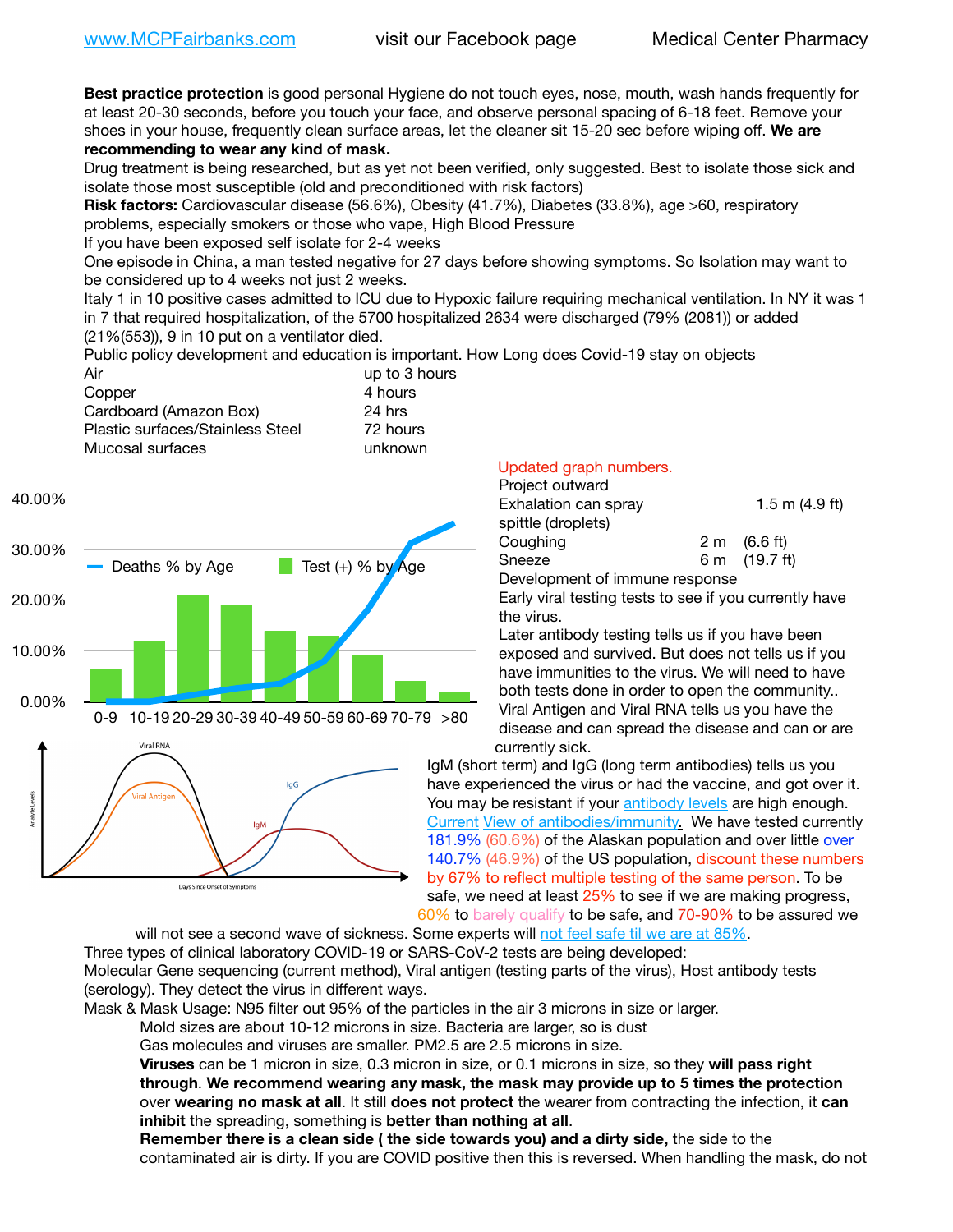touch the dirty side and then touch your face, Wash properly your hands first after touching the dirty side before touching your face. If you are infected the dirty side is the inside surface of the mask.

Wash your homemade mask in hot water wash >133F (for at least 10 minutes) and rinse to sanitize with high heat >133F Plus and a weak bleach or peroxide (not Both) the mask. Daily if possible. If you are a frontline health care provider with a homemade fabric mask 2 hours. Do not touch the dirty side.

Alcohol solutions should be 60-80% alcohol 70% is optimal. **Keep wet and rub 30 seconds**, or Happy Birthday song sung 3 times.

Hydrogen peroxide diluted to 2% or 4 teaspoonful per quart of water (20ml per 946ml) Bleach the same ratio **Vinegar and ammonia are good cleaning agents, not disinfectants**.

**Do not mix** any of these agents together, toxic fumes can result. **Disinfectants, in order to be effective**, should remain on the applied surface, to be cleaned moist **(wet) for 30 seconds to 4 minutes** depending on material. Caution may dissolve glue or adhesives or bleach and discolor items, check with manufacturers. Do not let it get inside electronic devices. UV (10 minutes), [UV light](http://www.docreviews.me/best-uv-boxes-2020/?fbclid=IwAR3bvFtXB48OoBBSvYvTEnKuHNPbipxM6jUo82QUSw9wckxjC7wwRZWabGw) only kills where it can see.

## **Myths**

Taking hot baths, using colloidal silver, eating garlic soup, gargling with bleach are not proven to be effective. We have already seen using chloroquine taking the wrong form in the wrong dose can be fatal, one death and one critically injured. (see Arizona couple after listening to the president)

**We have heard of all kinds of cures.** To date there is no curative or preventative treatments, only supportive therapy.

At this point there is **no proof** that Quinine, zinc, Hydroxychloroquine, Chloroquine, or Vitamin C works. As they say wives-tale at best, irresponsible reporting most likely. We have seen no information that they work, ineffective dosing issues, over-dosing issues, permanently killing the senses of smell or taste, inappropriate usage, cardiac arrhythmias, and death from the usage of these agents have been reported. The virus may die out with heat of summer, or cold weather, this is a myth

There are a couple of studies at show the virus can withstand 98F

We know the body tries to use up to 104F to potentiate our immune system, to kill viruses. Taking NSAID, Aspirin, Ach-Inhibitors, Arb's and you get the COVID-19 infection are not contraindicated and no clinical evidence that says you should stop any of these classes of medications. It would be misguided and ill advised if you did so In other words, Unless your doctor makes changes, keep taking your medications unless told to do otherwise.

As of 12/21/20, DHSS is aware of 11 reports regarding possible allergic reactions from Alaska's hospitals to CDC: Bartlett Regional Hospital (8), Providence Alaska (2) and Fairbanks Memorial Hospital (1). Two were identified as anaphylaxis and one of those resulted in hospitalization for ongoing monitoring. In the other three cases, symptoms were mild and not considered anaphylaxis. Symptoms have resolved in all cases and the hospitalized patient has been discharged and is doing well. The CDC said there appears to be no obvious geographic clustering of these reactions, nor was a specific production lot involved. People who experience anaphylaxis after the first dose should not receive a second dose, according to CDC recommendations.

Magnitude of Death Comparison

| <b>Conflict</b>                 | <b>Combat Death</b> | Past 24 hours |
|---------------------------------|---------------------|---------------|
| <b>Revolutionary War</b>        | 8,000               |               |
| <b>Civil War</b>                | 214,938             |               |
| World War I                     | 53,402              |               |
| World War II                    | 291,557             |               |
| <b>Korean Conflict</b>          | 33,686              |               |
| <b>Vietnam</b>                  | 47,424              |               |
| <b>Gulf War</b>                 | 149                 |               |
| Afghanistan                     | 1,833               |               |
| <b>Iraq</b>                     | 3,836               |               |
| <b>1918 Flu</b>                 | 675,000             |               |
| 9/11 deaths                     | 2,977               |               |
| <b>COVID19 deaths 1/14/2021</b> | 388,461             | 5,837         |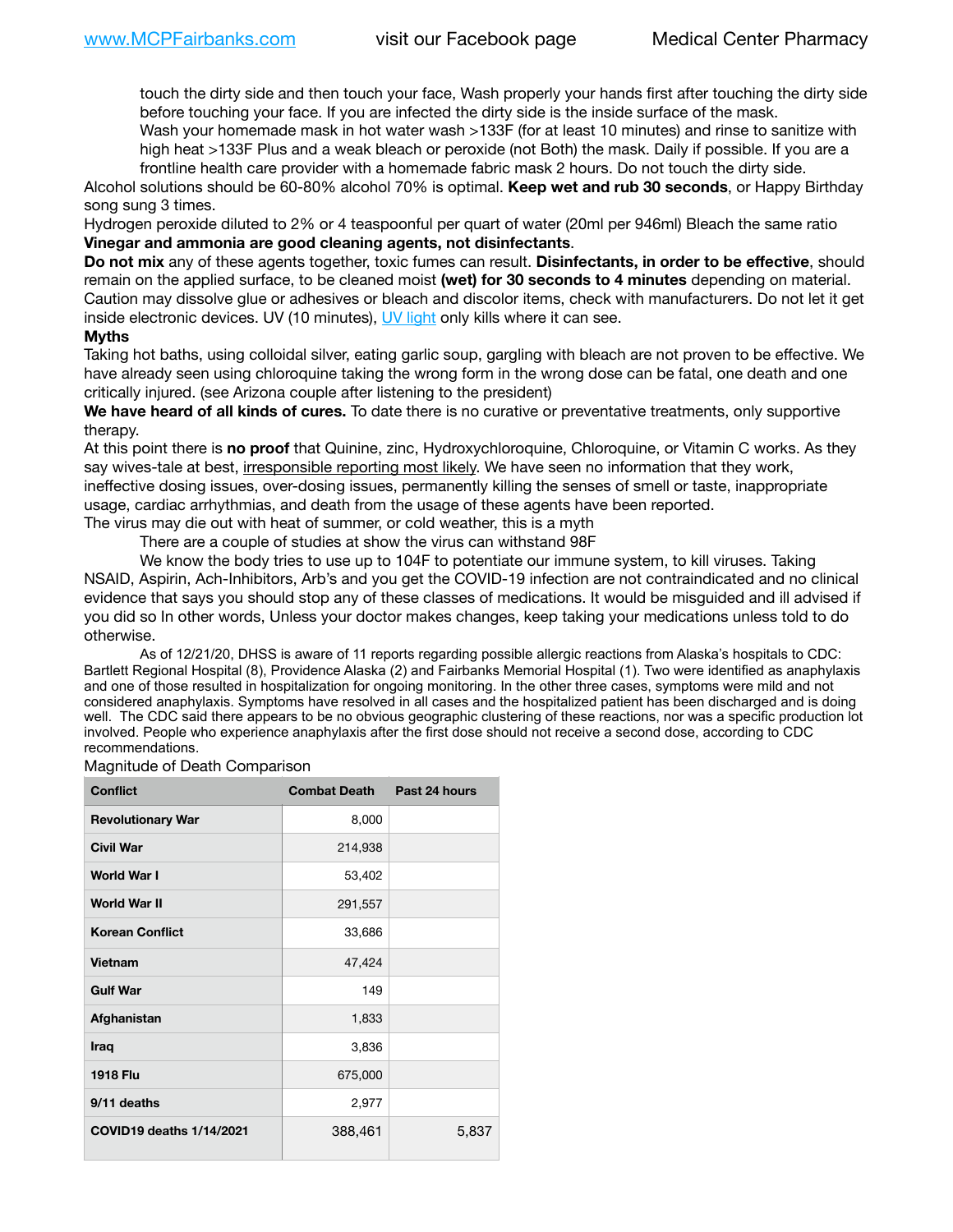Check our website [www.MCPFairbanks.com](http://www.MCPFairbanks.com) for the 13 testing sites in the interior of Alaska.

| Group                                               | Alaska COVID19 Vaccine plan 12/30/2020<br>update as of 1/14/2021                                                                                                                                                                                                                                                                                                                                                                                                                                                                                                                                                                                                                           | Who can get the<br>vaccines?<br><b>Availability</b>                                                                          |
|-----------------------------------------------------|--------------------------------------------------------------------------------------------------------------------------------------------------------------------------------------------------------------------------------------------------------------------------------------------------------------------------------------------------------------------------------------------------------------------------------------------------------------------------------------------------------------------------------------------------------------------------------------------------------------------------------------------------------------------------------------------|------------------------------------------------------------------------------------------------------------------------------|
|                                                     | Who is in this group                                                                                                                                                                                                                                                                                                                                                                                                                                                                                                                                                                                                                                                                       |                                                                                                                              |
| Phase 1a Tier 1                                     | Long Term care Facility - Staff & Residents<br>Skilled care, Assisted living,<br>Intermediate care with developmental disabilities,<br>Residential Care facilities,<br>State Veterans Homes.<br>Front Line Hospital and Health care workers, beside personal, High<br>Risk jobs (examples ICU, ER, Surgery, Physicans/prescribers,<br>COVID units, Respiratory/OT/PT/ST Therapists, Lab Techs, Facility<br>Security, House Keeping (Environmental services), Dietary)                                                                                                                                                                                                                      | Now, limited<br>audience                                                                                                     |
| Phase 1a Tier 2                                     | Front Line EMS Fire Service providing medical services, Vaccine providers,<br>(That their services are critical), Air and Ground EMS, Community health<br>aides, Practitioners. Health care workers providing vaccines                                                                                                                                                                                                                                                                                                                                                                                                                                                                     | Now, limited audience                                                                                                        |
| Phase 1a Tier 3                                     | Starting 1/4/2021<br>Healthcare workers who have contact with residents >65 y/o and provide<br>regular healthcare services that can not be postponed without impacting<br>short or long term outcomes, or cannot be provided remotely (Not regular<br>populous yet), direct patient contact, in contact with infectious materials,                                                                                                                                                                                                                                                                                                                                                         | Starting 1/4/2021                                                                                                            |
| Phase 1a Tier 4                                     | Health care workers providing COVID19 vaccines to phase 1 populations                                                                                                                                                                                                                                                                                                                                                                                                                                                                                                                                                                                                                      | <b>TBA</b>                                                                                                                   |
| Phase 1b Tier 1<br>(Start of general<br>population) | Age > 65 (General Public) register http://covidvax.alaska.gov/ starting<br>1/6/2021 for appts after 1/11/2021 (All appts filled within 24 hrs of initial<br>openning, future appt pending vaccine availability)                                                                                                                                                                                                                                                                                                                                                                                                                                                                            | 1/11/2021by appt.<br>Accepting appt<br>statewide 1/6/21                                                                      |
| Phase 1b Tier 2                                     | Front Line Essential >50 y/o who's duties are performed with the public/co-<br>workers < 6 feet apart. Emergency responders( troopers, firefighters, Office<br>of children Services staff, Public health workers, teachers K-12, staff,<br>childcare workers and staff, indigenous language and culture educators,<br>food and seafood workers, grocery store employees, public transit,<br>essential air services, rural cab services, US Postal workers, mail planes,<br>Utility & power (rural), Water and Waste water (Rural), Congregate living<br>settings, acute psychiatric, correctional, group homes, homeless shelters,<br>substance abuse shelters, transitional living homes. | TBA do not register yet                                                                                                      |
| Phase 1b Tier 3                                     | ages 55-64 y/o.<br>>16 y/o living in unserved communities<br>Frontline essential workers 16-50 with >2 High risk health conditions<br>working < 6 feet with public or co-workers,<br>Pre-K-12 staff, indigenous language and culture<br>First responders, Office of children services, grocery store workers, Public<br>transit, US Postal workers, Utility workers, water and waste water workers.                                                                                                                                                                                                                                                                                        | <b>TBA</b>                                                                                                                   |
| Phase 1b Tier 4                                     | Age $>$ 50 y/o $>$ 2 risk factors<br>Frontline workers 16-50 y/o not in Tier 1-3                                                                                                                                                                                                                                                                                                                                                                                                                                                                                                                                                                                                           | <b>TBA</b>                                                                                                                   |
| Phase 1c                                            | Ages 65-74, 16-64 with High Risk Medical Conditions, other essential<br>workers to be defined                                                                                                                                                                                                                                                                                                                                                                                                                                                                                                                                                                                              | <b>TBA</b>                                                                                                                   |
| Phase 2                                             | General population<br>Vaccinations via pharmacies, Doctor's offices, Clinics<br>Public Health sites (Mobile clinics, Federally Qualified Health Centers,<br>Public Health Clinics, Other clinics                                                                                                                                                                                                                                                                                                                                                                                                                                                                                           | TBA (To Be announced)<br>To be announced<br>contingent on vaccine<br>availability undergoing<br>public comment period<br>now |